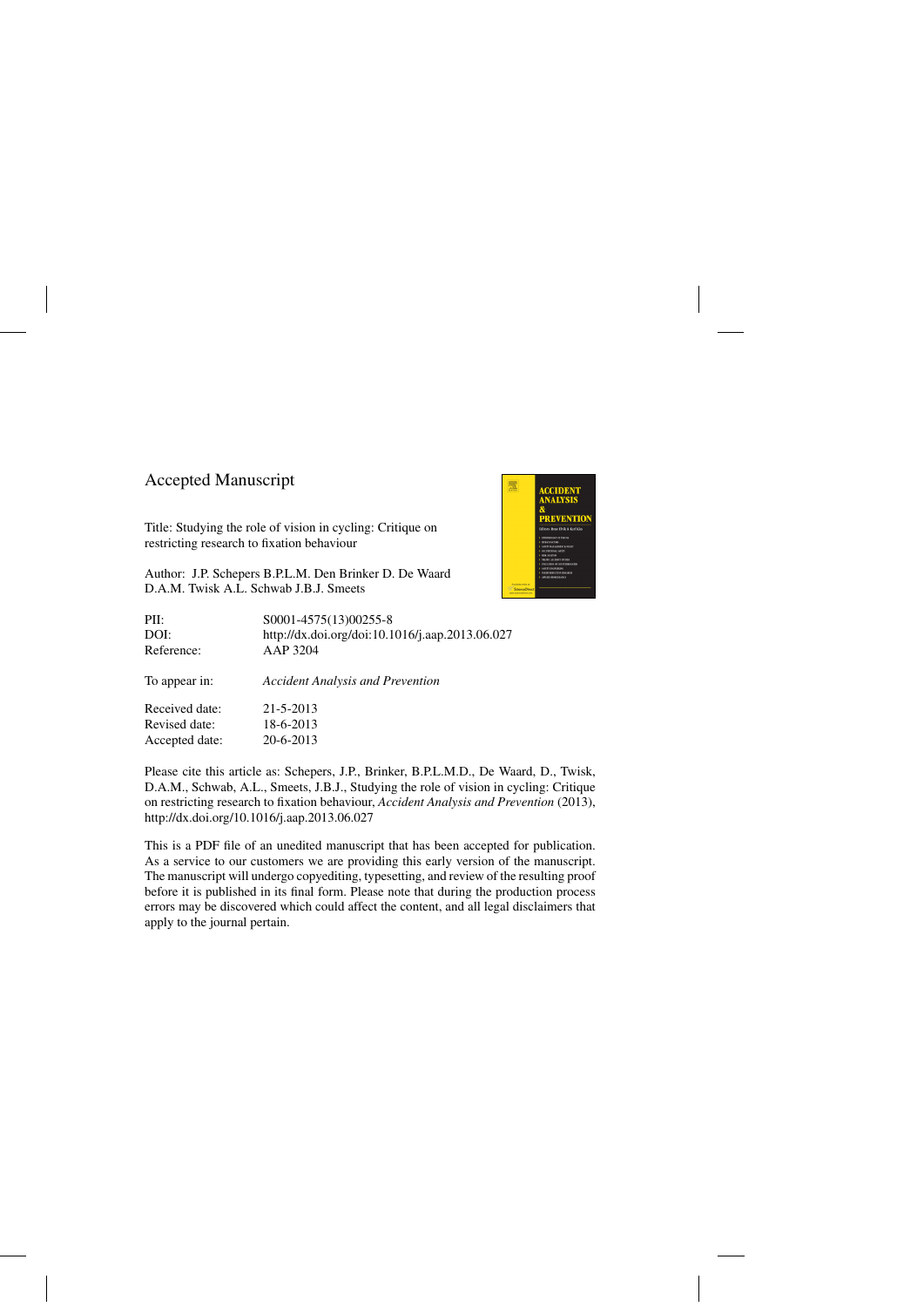hepers, J.P.<sup>abr</sup>, Den Brinker, B.P.L.M.<sup>c</sup>, De Waard, D<sup>d</sup>, Twisk, D.A.M.<sup>b</sup>, Schwab,<br>L.<sup>e</sup>, Smeets, J.B.J.<sup>c</sup><br>Ministry of Infrastructure and the Environment, Centre for Transport and<br>wigation, PO Box 5044, 2600 GA Delft, Schepers, J.P.<sup>ab\*</sup>, Den Brinker, B.P.L.M.<sup>c</sup>, De Waard, D<sup>d</sup>, Twisk, D.A.M.<sup>b</sup>, Schwab,  $A.L.^e$ , Smeets,  $J.B.J.^c$ 

<sup>a</sup> Ministry of Infrastructure and the Environment, Centre for Transport and

Navigation, PO Box 5044, 2600 GA Delft, The Netherlands

<sup>b</sup> SWOV Institute for Road Safety Research, The Netherlands

<sup>c</sup> Vrije Universiteit Amsterdam, Faculty of Human Movement Sciences, Amsterdam, The Netherlands

<sup>d</sup> University of Groningen, Department of Psychology, Groningen, The Netherlands

e Delft University of Technology, Delft, The Netherlands

\* Corresponding author: Schepers, J.P.; E-mail address: paul.schepers@rws.nl; Tel.:

+31887982457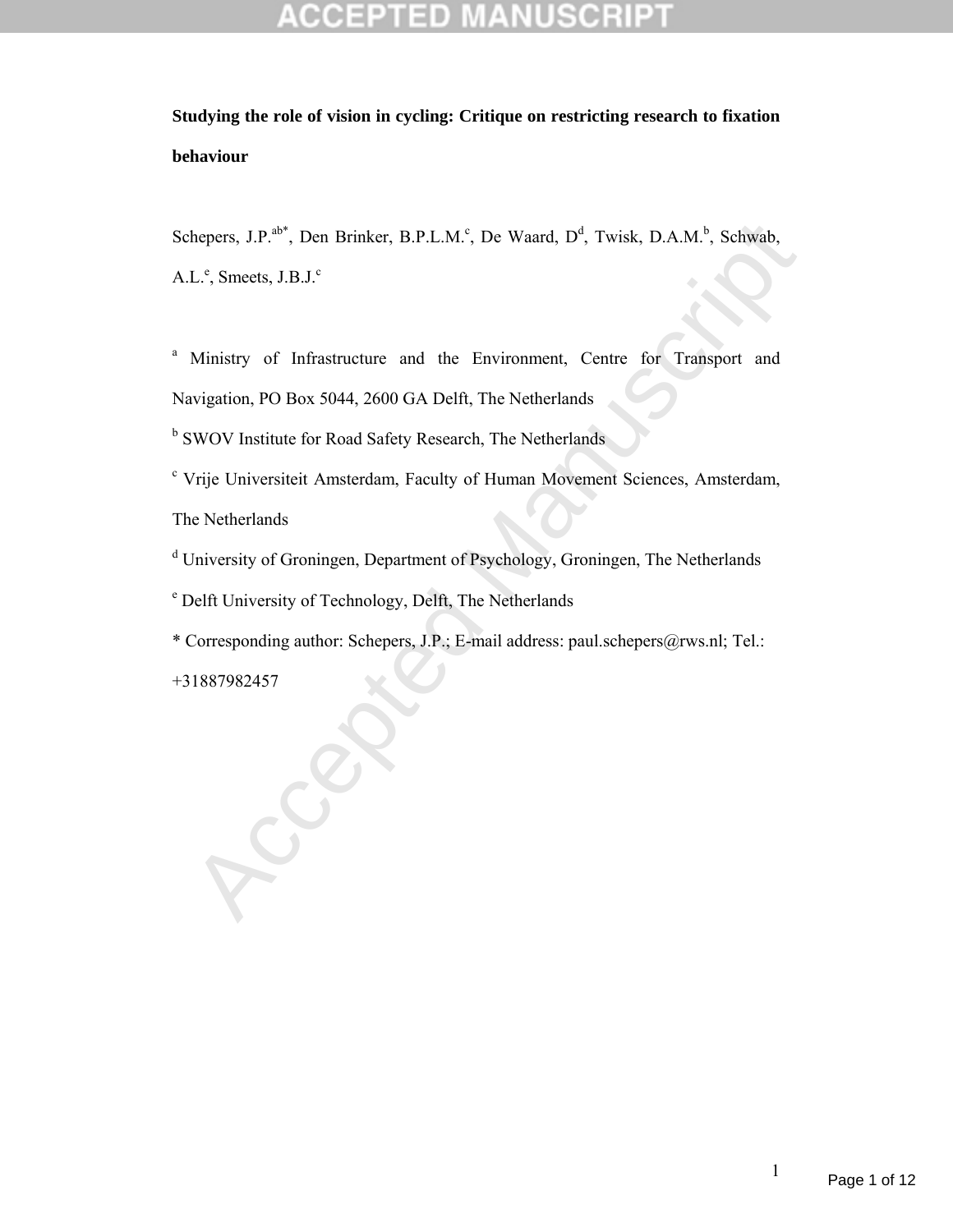### **Abstract**

a recent study published in Accident Analysis & Prevention, Vansteenkiste *et al.* 013) -as one of the first in this field- investigated the visual control of bicycle<br>pering. They undertook the interesting task of testing In a recent study published in Accident Analysis & Prevention, Vansteenkiste *et al.* (2013) –as one of the first in this field– investigated the visual control of bicycle steering. They undertook the interesting task of testing cyclists' eye fixation behaviour against Donges' two-level model of steering, i.e. the guidance level to anticipate alternations in the course of the road and the stabilization level for lane keeping. Although the laboratory experiment itself is well conducted, we believe that its results cannot be used to test the two-level model of steering as developed for driving. The test track was only 15 m long, was completely straight and was known in advance. Accordingly, it did not provide adequate conditions for testing the guidance level. Furthermore, as the experimental lanes were much narrower than real-world cycling lanes, the stabilization level differed considerably from that in the real world. The study by Vansteenkiste *et al.* (2013) may provide valuable insight into the role of vision in 'precision steering', but, as we discuss in the paper, more elaborate research paradigms are needed to achieve more comprehensive knowledge of the role of vision in real-world cycling and cycling safety.

Key words: bicycling, cycling safety, single-bicycle crashes, two-level model, fixation behaviour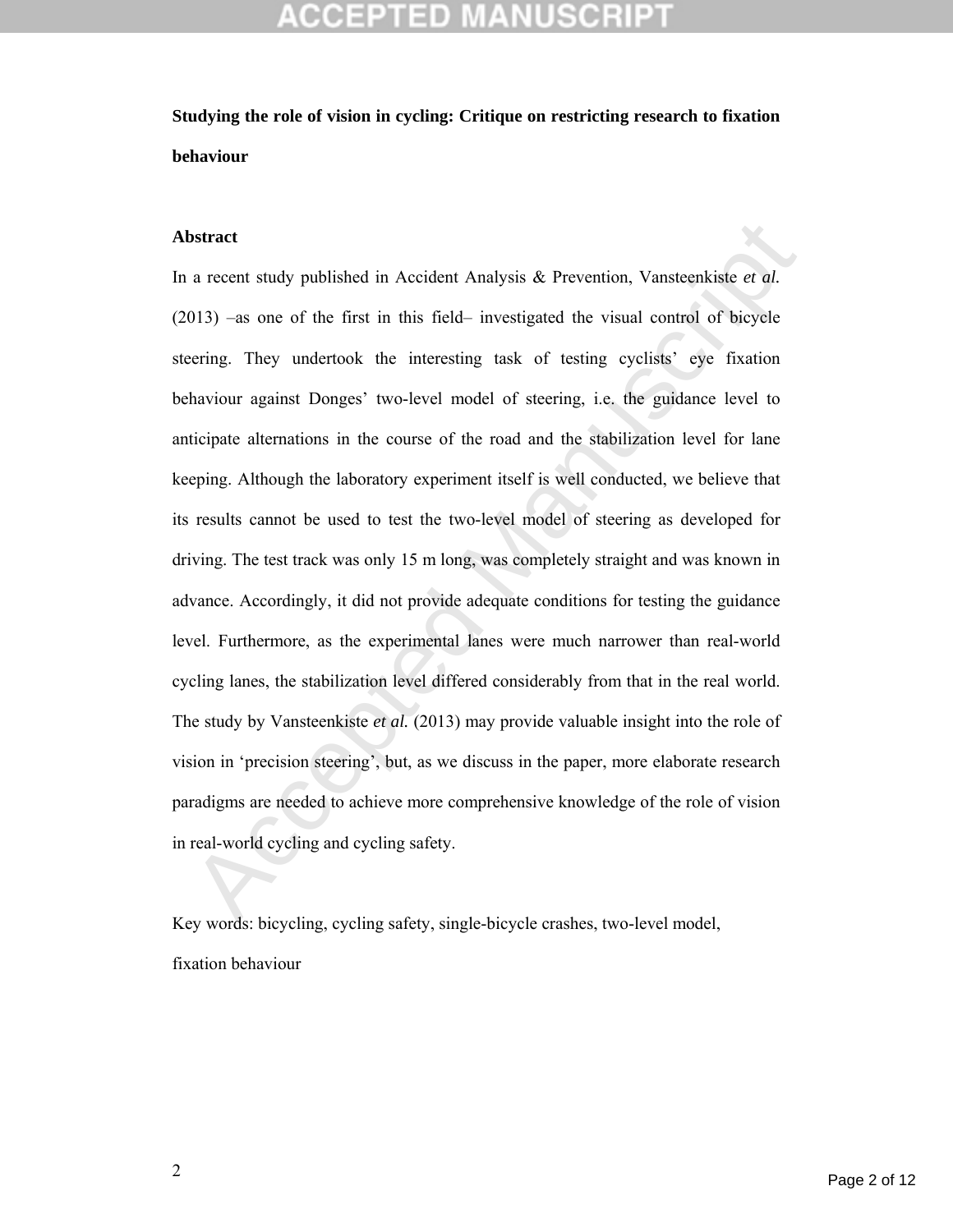### **1 Introduction**

**Introduction**<br>cycle use and cycling safety are important topics in transport policy and research<br>uropean Commission 2010). Single-bicycle crashes, i.e. falls and obstacle<br>llisions, are a growing concern for cycling safet Bicycle use and cycling safety are important topics in transport policy and research (European Commission 2010). Single-bicycle crashes, i.e. falls and obstacle collisions, are a growing concern for cycling safety in countries where cycling is common, such as Belgium and the Netherlands (see e.g. Schepers 2012, Dhondt *et al.* 2013, De Geus *et al.* 2012). It has been found that vision plays an important role in single-bicycle crashes (Schepers and Den Brinker 2011) and knowledge about its role in cycling is essential for understanding bicycle crashes and the development of preventive measures. Vansteenkiste *et al.* (2013) recently published a study in *Accident Analysis and Prevention* in which they explored the interesting question of whether the visual control of bicycle steering could be explained by the two-level model of steering (TLMS) as developed for car driving (Donges 1978). According to the model, driver steering behaviour is conducted at two parallel levels:

- 1. the *guidance level* involving the perception of the instantaneous and future course of the road and the response to it in an anticipatory open-loop control mode;
- 2. the *stabilization level* whereby any deviation between the vehicle's actual path and its desired path is compensated for in a closed-loop control mode.

Guidance involves anticipation on changes in the road's course, while stabilization refers to lane keeping, i.e. maintaining lateral position. Vansteenkiste *et al.* (2013) studied fixation behaviour of cyclists who were required to ride in a short, straight, narrow lane.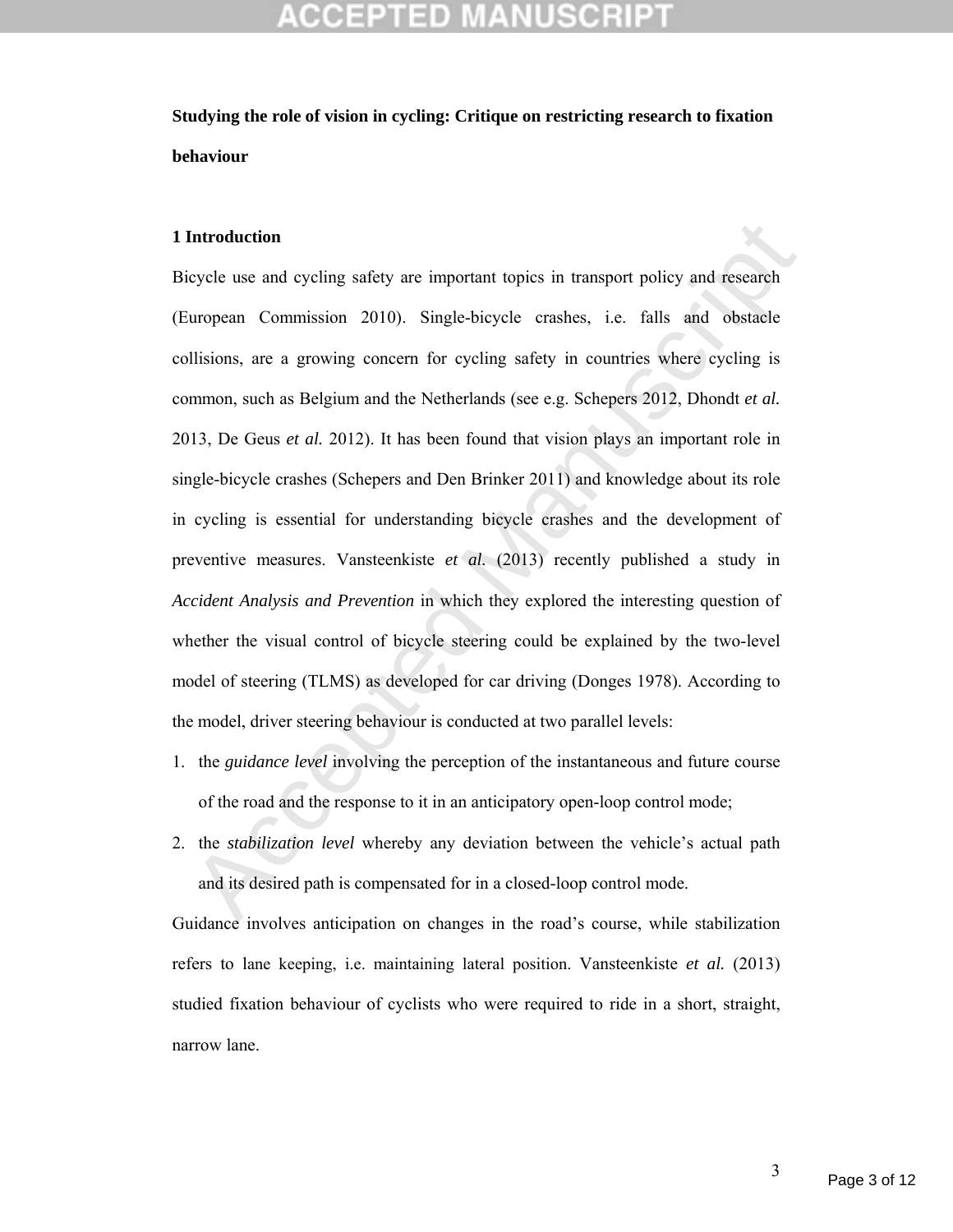To date, theoretical models on cycle behaviour and research paradigms applicable to the understanding of the cycling task are scarce (Twisk *et al.* 2013, Schepers *et al.* 2013). Studies, such as the study by Vansteenkiste *et al.* (2013) that aim to contribute to the development of such a theoretical understanding are of great value, as they advance the field by generating debate on methods, validity and generalizability. In that context, this communication needs to be understood as a critical appraisal of the suitability of the experimental paradigm for the authors' aim, namely, the study of visual control of steering in relation to safety. Note that, at times, the research undertaken by Vansteenkiste *et al.* (2013) will be referred to as 'the cycling study'.

### **2 Evaluating the task**

the development of such a theoretical understanding are of great value, as they<br>vance the field by generating debate on methods, validity and generalizability. In<br>at context, this communication needs to be understood as a To examine whether the visual control of bicycle steering can be explained by the TLMS, Vansteenkiste *et al.* (2013) measured fixation behaviour of cyclists riding 15 metre lanes with widths of either 10, 25, or 40 cm indoors, in a gymnasium. Participants were asked to cycle the lane at self-selected speeds (low, preferred, or high) without crossing the white tape delineating the lane edges. In the introduction, the authors argue: "If this model can be applied to cycling as for driving, cyclists would mainly look at distant points while they maintain centred in the lane by attending the proximal pathway peripherally." As the results of the cycling study showed that "In contrast to the two-level model of steering during car driving, the near region was actively looked at.", the authors concluded that the fixation behaviour of the participants could only partly be explained by the two-level model.

There is an important difference between the design of the experimental circuits used in car driving studies and those used in this cycling study. The former generally used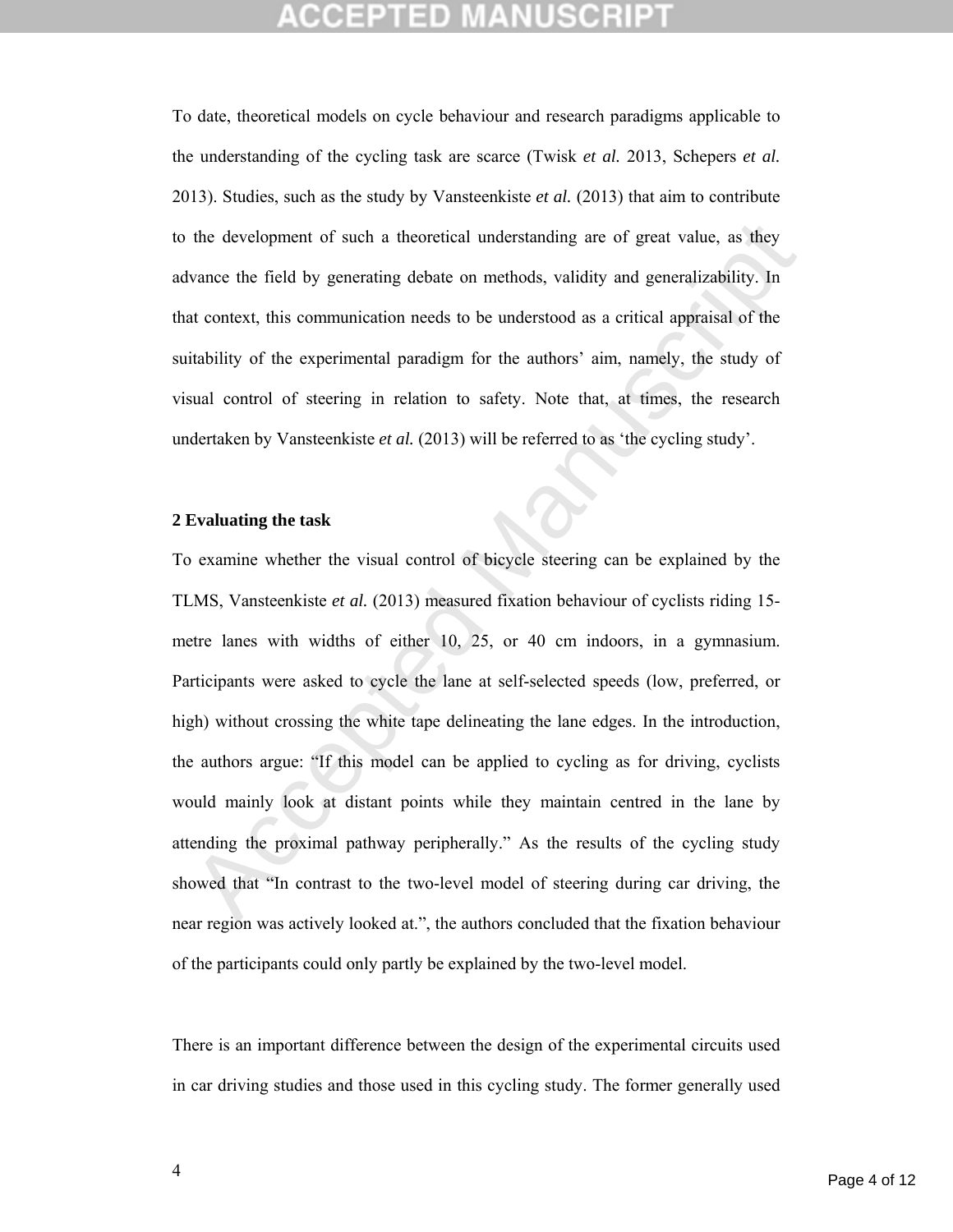simulated winding road circuits (requiring *guidance*), with realistic lane widths (requiring only modest *stabilization*) (Land and Horwood 1995, Donges 1978, Brooks *et al.* 2005). For instance, Donges (1978) studied participants' path along a simulated 3,2 km winding two-lane road. He showed that drivers constantly steered to stay in their lane (*stabilization*), but also steered some time before entering curves to anticipate (*guidance)*. The cycling study used very short (15 metres long), straight lanes that participants were able to observe before they began the task. As it was performed indoors on a smooth surface without irregularities or unexpected events, this means that the task did not incorporate the *guidance level*.

2 km winding two-lane road. He showed that drivers constantly steered to stay in<br>eir lane (*stabilization*), but also steered some time before entering curves to<br>ticipate (*guidance*). The cycling study used very short (1 As regards the *stabilization* level, it should be noted that the TLMS was developed for four-wheeled vehicles and, given the fundamental differences between them and single-track vehicles, application of the TLMS to the latter is problematic. Riding a single-track vehicle requires steering input not only for lane-keeping but also for balancing. In the absence of speed a two-wheeler falls either to the left or right. Maintaining the balance of a moving bicycle requires the rider to steer into the direction of the undesired fall so that the wheel contact points are back under the centre of mass of the system (Kooijman *et al.* 2011). Critical to interpretation of the results of the cycling study is the lateral road space needed for balancing a bicycle. From the bicycle model presented by Meijaard *et al.* (2007) and steering motions observed during normal cycling (Van den Ouden 2011), it has been estimated that the necessary lateral space at a forward speed of 18 km/h is around 40 cm. Cyclists at normal speeds are able to reduce this space to around 20 cm with more active steering control (Godthelp and Wouters 1979). The experimental lanes used in the cycling study were extremely narrow (10, 25 or 40 cm; see Figure 1 for an impression of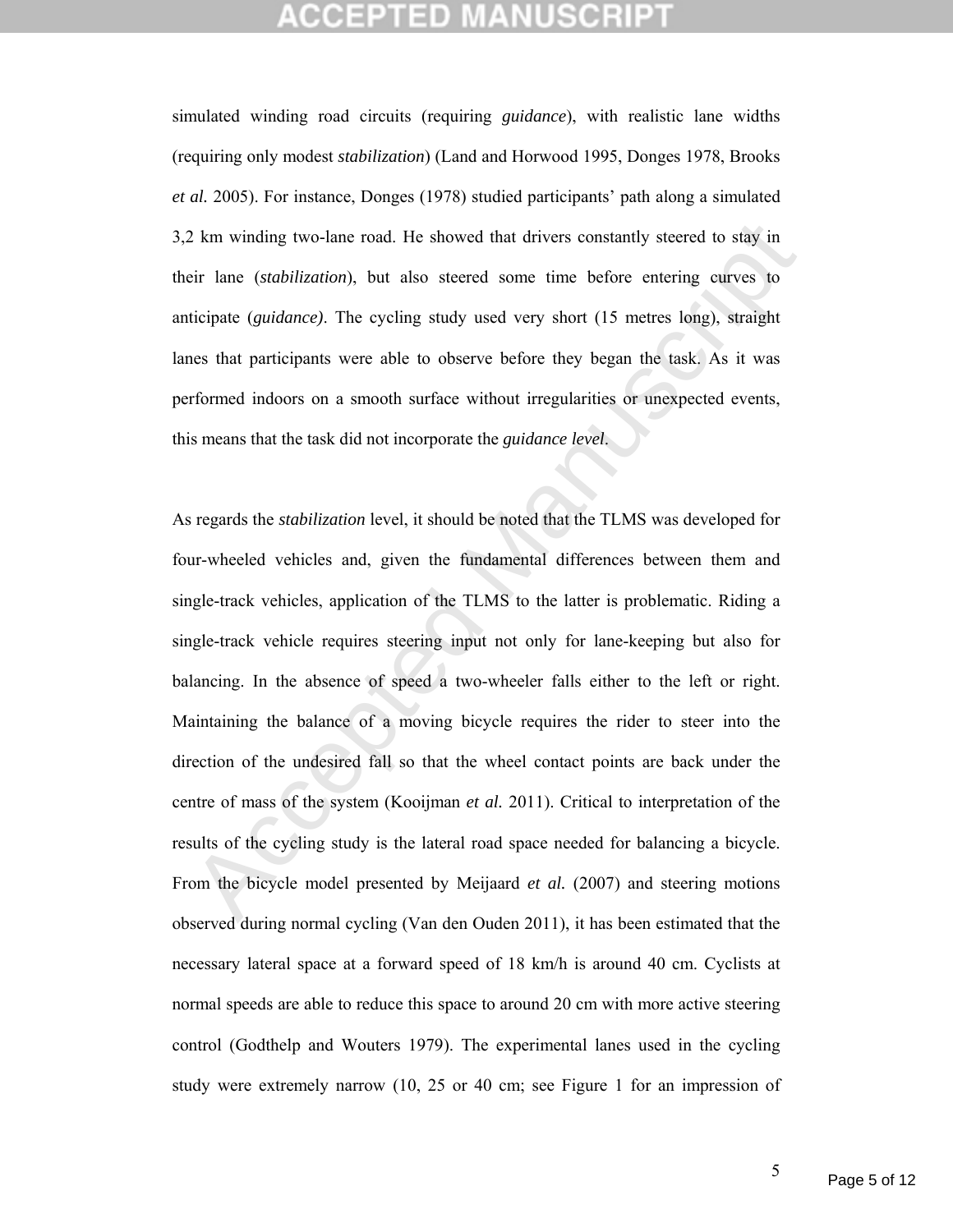these widths), imposing severe constraints on the *stabilization*. Not surprisingly, it was found that participants who cycled in a 10 cm wide lane (about the width of a normal edge line) were able to keep the bicycle within this lane for only about 60% of the time. Given that the Flemish design standard indicates a minimum width of 175 cm for bicycle tracks (Flemish Government 2012), the laboratory task does not mirror real life lane-keeping.

>>>> Insert Figure 1 about here.

### **3 Testing the model**

the time. Given that the Flemish design standard indicates a minimum width of 175<br>
a for bicycle tracks (Flemish Government 2012), the laboratory task does not mirror<br>
al life lane-keeping.<br>
<br>
<br>
The late-keeping model<br>
<br> Even if an experimental task resembling every day cycling circumstances were used in the cycling study, the interpretation would still be questionable. The reasoning by Vansteenkiste *et al.* (2013) is based on the assumption that the TLMS makes predictions on fixation strategy. This is not the case; the model makes predictions only on which areas in the visual field are of importance (Land and Horwood 1995, Donges 1978). The ambient-focal dichotomy (Leibowitz and Post 1982, Leibowitz and Owens 1977) helps to explain that the frequency of fixations on a certain area do not necessarily correspond with the importance of visual input from this area. For some 'focal' processes (for instance object recognition), the fovea should indeed be directed to the relevant information (*i.e. focal vision*). However, other processes such as motion perception, are equally effective if the relevant area is in the retinal periphery (*i.e. ambient vision*), i.e. if the area is not fixated. This focal-ambient dichotomy corresponds nicely with Donges' *guidance* and *stabilization* level (Schieber *et al.* 2008). The fact that car drivers rarely fixate the near road (Land and Lee 1994) is thus unrelated with the importance of this area (Salvucci and Gray 2004,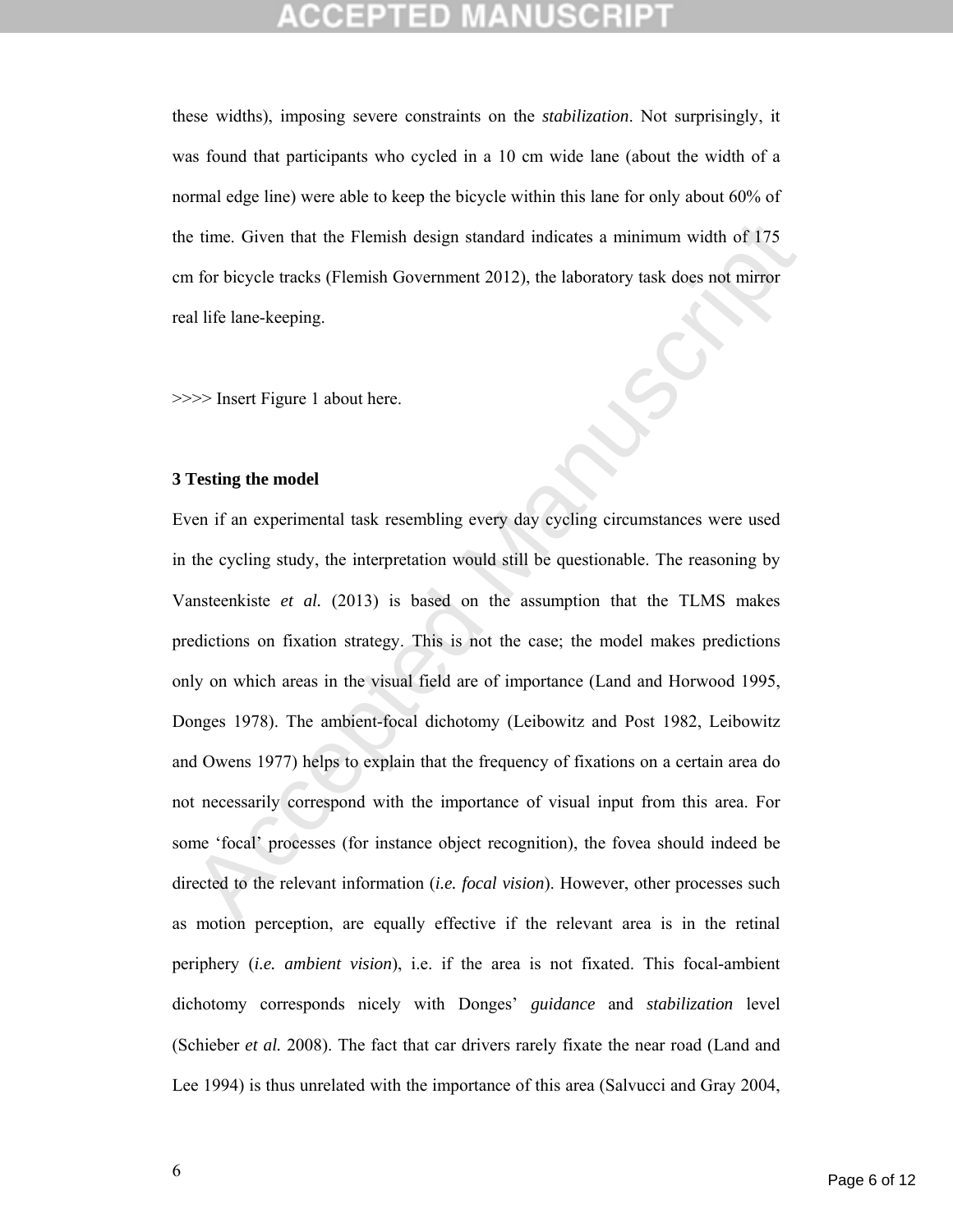Land and Horwood 1995). It follows then that the viewing patterns identified in the cycling study cannot be related to the validity of the TLMS.

### **4 Discussion**

**Discussion**<br> **Discussion**<br> **Contains the reason for the difference in gaze behaviour between the cycling study and<br>
e car driving studies? We think it may be that, due to the experimental cycle lanes<br>
img very narrow, la** What is the reason for the difference in gaze behaviour between the cycling study and the car driving studies? We think it may be that, due to the experimental cycle lanes being very narrow, lane keeping became a precision task requiring focal vision. The approach and findings of the research by Vansteenkiste *et al.* (2013) may be relevant to cycling safety in situations requiring precision steering, e.g. negotiating hazards such as potholes, rain puddles, or slippery drain covers on narrow bicycle tracks. Resulting fixations in the near region could interfere with other tasks which primarily rely on the focal visual channel (Horrey *et al.* 2006), e.g. scanning for traffic while crossing an intersection. This could be tested by observing cyclists' viewing behaviour near intersections, e.g. less fixations on traffic and more on road surface hazards (as an example of studying intersection safety using viewing behaviour, see e.g. Summala *et al.* 1996). Alternatively, one could use a laboratory setting such as the cycling study, to determine the chance that important peripheral information goes unnoticed, e.g. by adding stimuli next to a cycle lane to which cyclists need not respond directly, but are asked for afterwards (see e.g. De Waard *et al.* 2010). This could yield some very valuable data with regard to overload in the focal visual channel and capability of the ambient visual channel to alert the focal channel to the occurrence and location of important events.

Identifying which areas in the visual field are critical to safe cycling (e.g. Fabriek *et al.* 2012) and how visible or conspicuous information needs to be to avoid single-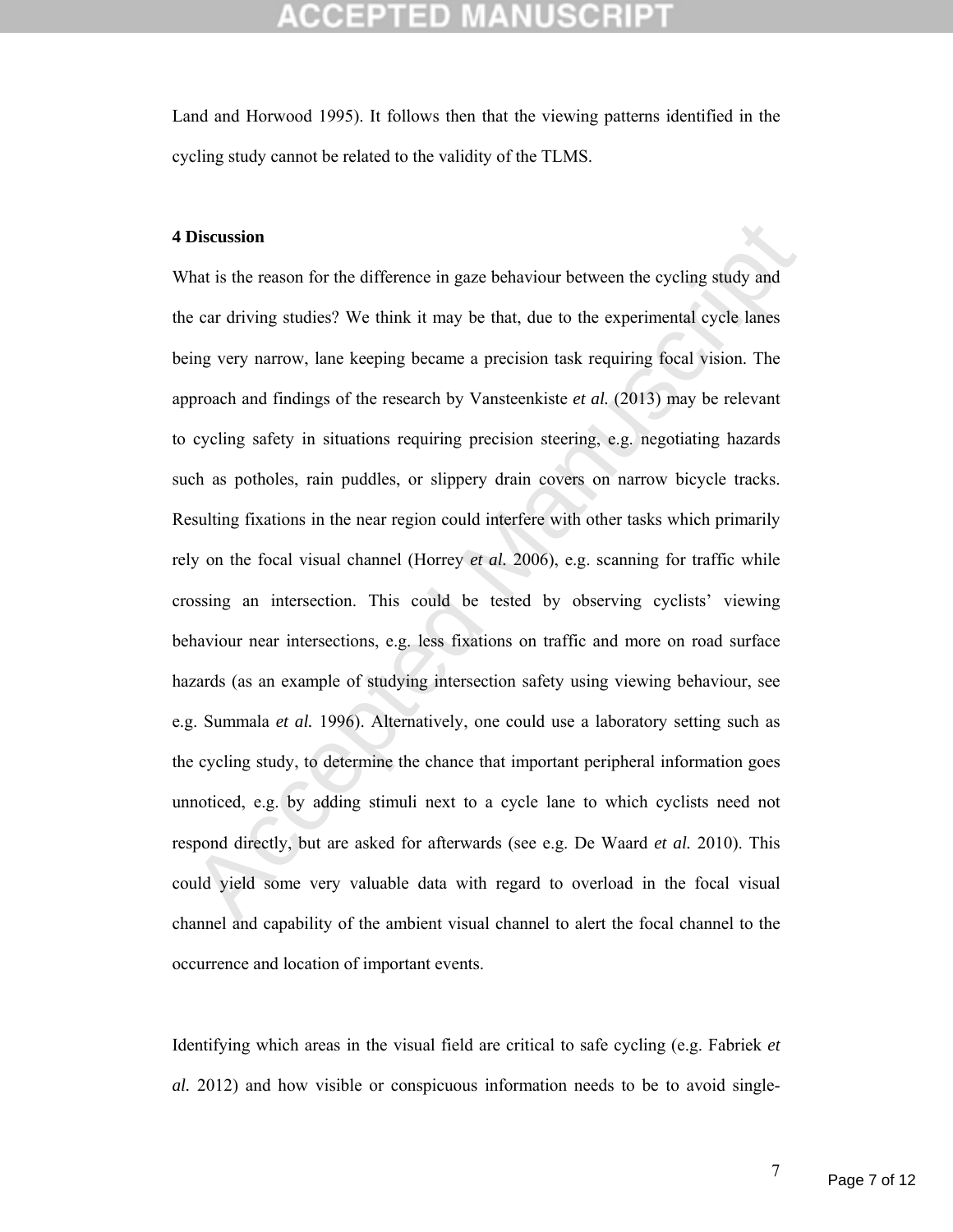bicycle crashes is important as well (e.g. Schepers and Den Brinker 2011). Given the findings emanating from research into visual control and car driving, it would appear that experimentally manipulating the dimensions of information helps to study which parts of the visual field are important, e.g. occluding part of the visual field (near, far, peripheral, central, etc.) (Schieber *et al.* 2008, De Waard *et al.* 2004).

Accepted Manuscript To conclude, the research paradigm used in the cycling study has shed light on the role of vision in 'precision' steering, but more elaborate research paradigms are needed to test the complexities of the role of vision and the applicability of Donges' TLMS to the cycling task.

### **References**

- Brooks, J.O., Tyrrell, R.A., Frank, T.A., 2005. The effects of severe visual challenges on steering performance in visually healthy young drivers. Optometry and Vision Science 82 (8), 689–697.
- De Geus, B., Vandenbulcke, G., Int Panis, L., Thomas, I., Degraeuwe, B., Cumps, E., Aertsens, J., Torfs, R., Meeusen, R., 2012. A prospective cohort study on minor accidents involving commuter cyclists in Belgium. Accident Analysis and Prevention 45, 683-693.
- De Waard, D., Schepers, J.P., Ormel, W., Brookhuis, K.A., 2010. Mobile phone use while cycling: incidence and effects on behaviour and safety. Ergonomics 53, 30-42.
- De Waard, D., Steyvers, F.J.J.M., Brookhuis, K.A., 2004. How much visual road information is needed to drive safely and comfortably? Safety Science 42 (7), 639-655.
- Dhondt, S., Macharis, C., Terryn, N., Van Malderen, F., Putman, K., 2013. Health burden of road traffic accidents, an analysis of clinical data on disability and mortality exposure rates in Flanders and Brussels. Accident Analysis and Prevention 50, 659-66.
- Donges, E., 1978. A two-level model of driver steering behavior. Human Factors 20 (6), 691−707.
- European Commission, 2010. Towards a European road safety area: policy orientations on road safety 2011-2020 (COM(2010) 389). Brussels.
- Fabriek, E., De Waard, D., Schepers, J.P., 2012. Improving the visibility of bicycle infrastructure. International Journal of Human Factors and Ergonomics 1, 98- 115.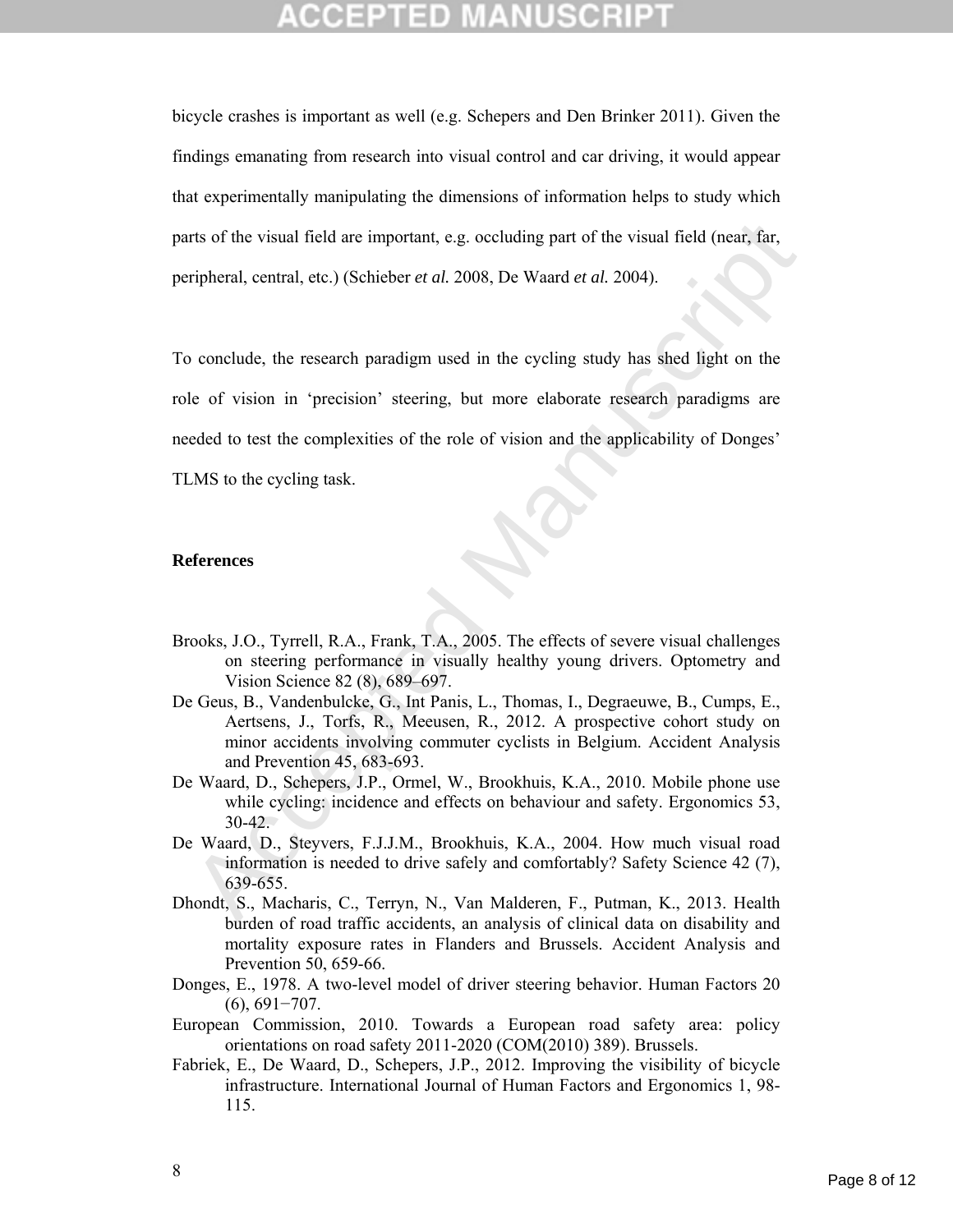- Flemish Government, 2012. Vademecum Fietsvoorzieningen (Standard for Bicylce Facilities). Flemish Government, Environment, Nature and Energy Department, Brussels.
- Godthelp, H., Wouters , P.I.J., 1979. Course Holding by Cyclits and Moped Riders. Institute for Road Safety Research, Leidschendam.
- Horrey, W.J., Wickens, C.D., Consalus, K.P., 2006. Modeling drivers' visual attention allocation while interacting with in-vehicle technologies. Journal of Experimental Psychology: Applied 12 (2), 67-78.
- Kooijman, J.D., Meijaard, J.P., Papadopoulos, J.M., Ruina, A., Schwab, A.L., 2011. A bicycle can be self-stable without gyroscopic or caster effects. Science 332 (6027), 339-42.
- Land, M., Horwood, J., 1995. Which parts of the road guide steering? Nature 377 (6547), 339-40.
- Land, M.F., Lee, D.N., 1994. Where do we look when we steer. Nature 369, 742 744.
- Leibowitz, H.W., Owens, D.A., 1977. Nighttime driving accidents and selective visual degradation. Science 197 (4302), 422-3.
- May, Warkins, C.D., Constant, M., 2000. Matomatic is visual attention with interacting with in-vehicle technologies. Journal of Experimental Psychology: Applied 12(2), 67-78.<br>
(6027), 339-42.<br>
(6027), 339-42.<br>
(6027), 339-Leibowitz, H.W., Post, R.B., 1982. The two modes of processing concept and some implications. In: J. Beck, ed. Organization and representation in perception. In: Beck, J. ed. Organization and representation in perception*.* Lawrence Erlbaum, Hillsdale, pp. 343–363.
- Meijaard, J.P., Papadopoulos, J.M., Ruina, A., Schwab, A.L., 2007. Linearized dynamics equations for the balance and steer of a bicycle: a benchmark and review. Proceedings of the Royal Society A 463 (2084), 1955-1982
- Salvucci, D.D., Gray, R., 2004. A two-point visual control model of steering. Perception 33 (10), 1233-1248.
- Schepers, J.P., 2012. Does more cycling also reduce the risk of single-bicycle crashes? Injury Prevention 18 (4), 240-5.
- Schepers, J.P., Den Brinker, B.P.L.M., 2011. What do cyclists need to see to avoid single-bicycle crashes? Ergonomics 54 (4), 315-27.
- Schepers, J.P., Hagenzieker, M.P., Methorst, R., Van Wee, G.P., Wegman, F., 2013. A conceptual framework for road safety and mobility applied to cycling safety. Accident Analysis and Prevention, In press.
- Schieber, F., Schlorholtz, B., McCall, R., 2008. Visual requirements of vehicular guidance. In: Castro, C. ed. Human factors of visual and cognitive performance in driving*.* CRC Press, Boca Raton.
- Summala, H., Pasanen, E., Räsänen, M., Sievänen, J., 1996. Bicycle accidents and drivers' visual search at left and right turns. Accident Analysis and Prevention 28 (2), 147-153.
- Twisk, D.A.M., Vlakveld, W.P., Dijkstra, A., Reurings, M., Wijnen, W., 2013. From Bicycle Crashes to Measures; Brief Overview of what we know and do not know (yet). Institute for Road Safety Research, Leidschedam.
- Van den Ouden, J.H., 2011. Inventory of bicycle motion for the design of a bicycle simulator, MSc thesis. Delft University of Technology, Delft.
- Vansteenkiste, P., Cardon, G., D'Hondt, E., Philippaerts, R., Lenoir, M., 2013. The visual control of bicycle steering: The effects of speed and path width. Accident Analysis and Prevention 51, 222-227.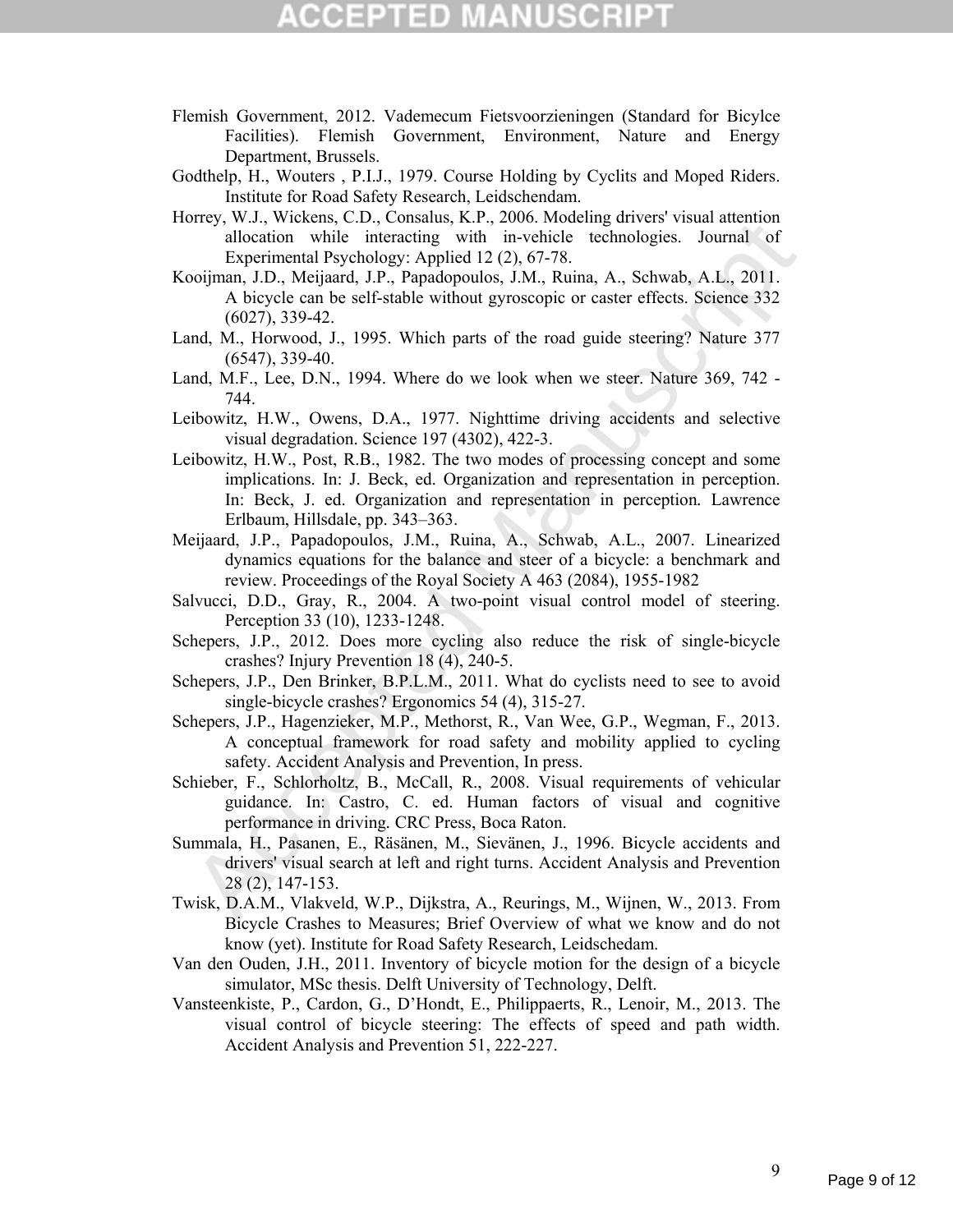### R D P 0

**Studying the role of vision in cycling: Critique on restricting research to fixation behaviour** 

**Figure captions** 

gure captions<br>gure 1, 10, 25 and 40 cm width lanes delineated on a bicycle track by white tape to<br>represent the width of the experimental lanes<br>and the structure of the structure of the structure of the structure of the st Figure 1. 10, 25 and 40 cm width lanes delineated on a bicycle track by white tape to

represent the width of the experimental lanes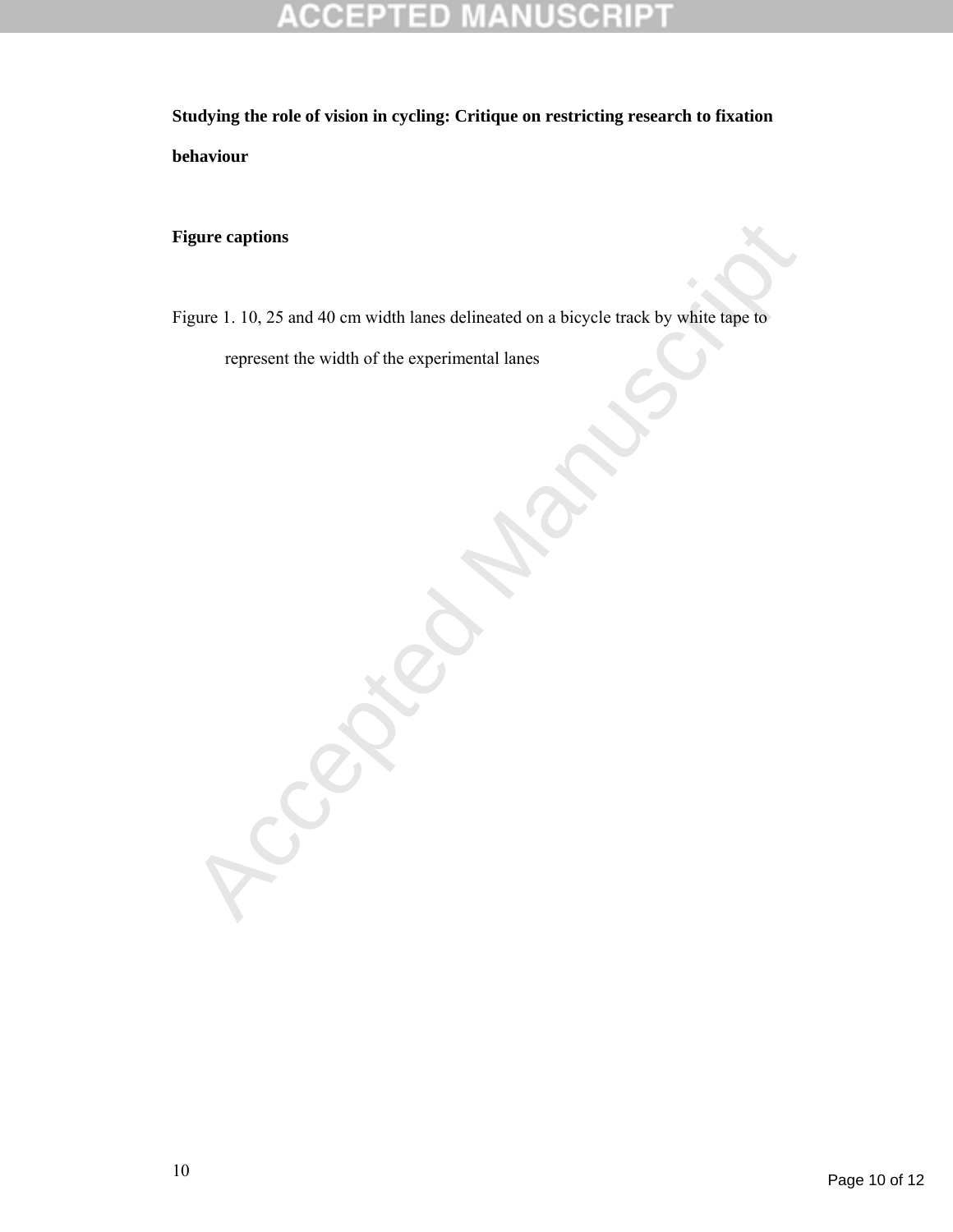## **Research Highlights**

- Vansteenkiste *et al.* studied cyclists' viewing behaviour to test the two-level model of steering
- This model has significance for the importance of areas in the visual field but has no bearing on fixation strategy
- Although well conducted, the cycling study failed to include the *guidance level*
- The *stabilization level* differed considerably from that in the real world due to very narrow lanes
- The cycling study may be of interest for 'precision steering'

Ccepted Manuscript